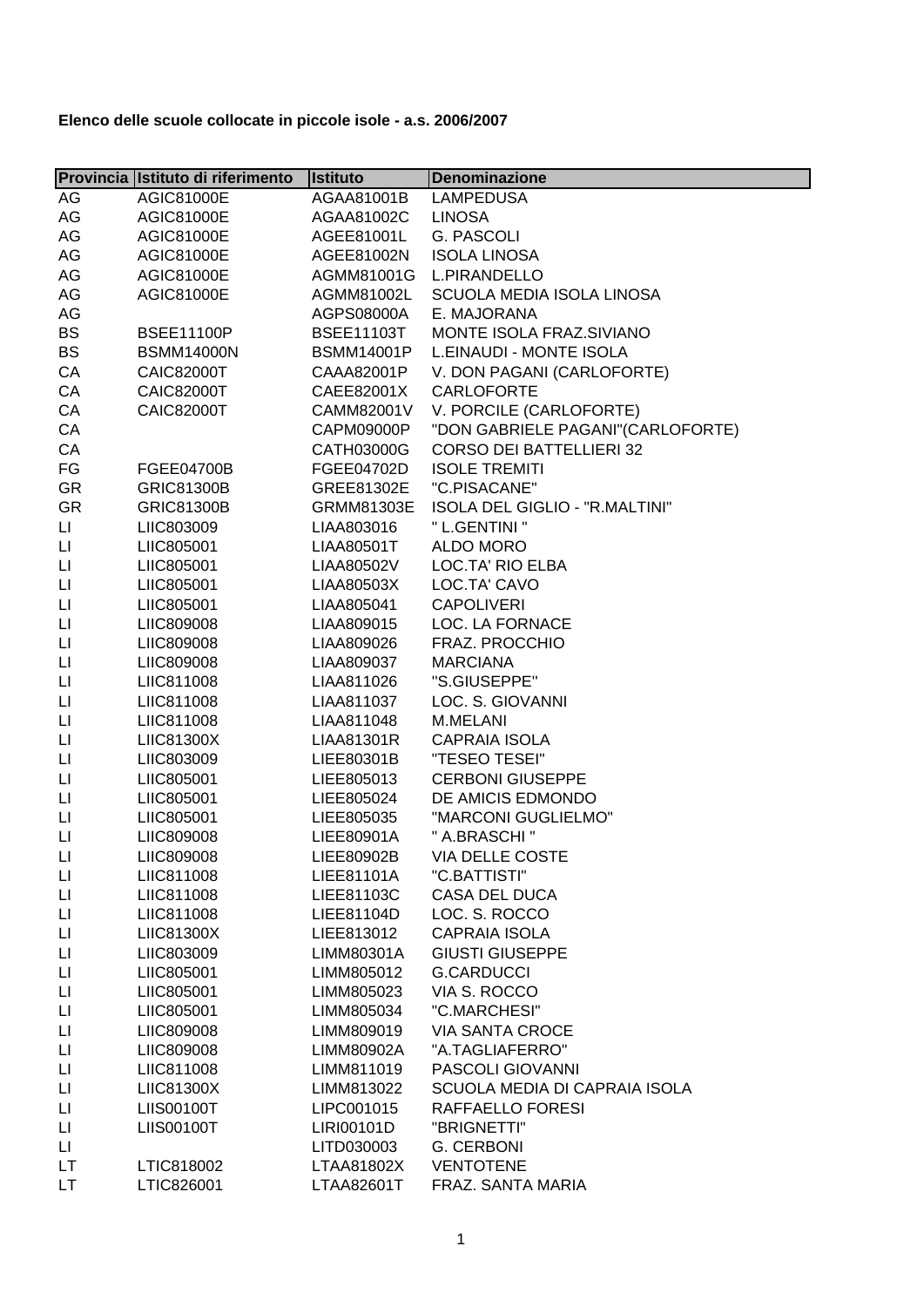|           | Provincia Istituto di riferimento | <b>Istituto</b>     | <b>Denominazione</b>                  |
|-----------|-----------------------------------|---------------------|---------------------------------------|
| <b>LT</b> | LTIC826001                        | LTAA82602V          | PONZA (LOC. LE FORNA)                 |
| LT.       | LTIC818002                        | LTEE818025          | VENTOTENE (CAPOLUOGO)                 |
| LT.       | LTIC826001                        | LTEE826013          | G.MARCONI (CAPOLUOGO)                 |
| LT.       | LTIC826001                        | LTEE826035          | <b>FORNA CHIESA</b>                   |
| LT.       | LTIC826001                        | LTEE826046          | <b>SANTA MARIA</b>                    |
| LT.       | LTIC826001                        | LTMM826012          | <b>PISACANE</b>                       |
| LT        |                                   | LTTD11000N          | <b>G. FILANGIERI</b>                  |
| ME        | <b>MEIC81700D</b>                 | <b>MEAA81701A</b>   | <b>QUATTROPANI</b>                    |
| ME        | <b>MEIC81700D</b>                 | <b>MEAA81702B</b>   | <b>VULCANO PIANO</b>                  |
| ME        | <b>MEIC81700D</b>                 | <b>MEAA81703C</b>   | <b>PIANOCONTE</b>                     |
| ME        | <b>MEIC81700D</b>                 | MEAA81704D          | <b>VIA STRADALE</b>                   |
| ME        | MEIC818009                        | MEAA818016          | <b>CANNETO</b>                        |
| ME        | MEIC821005                        | MEAA821012          | <b>MALFA</b>                          |
| ME        | MEIC821005                        | MEAA821023          | <b>ALICUDI</b>                        |
| ME        | MEIC821005                        | MEAA821034          | <b>FILICUDI</b>                       |
| ME        | MEIC821005                        | MEAA821045          | <b>PANAREA</b>                        |
| ME        | MEIC821005                        | MEAA821056          | <b>STROMBOLI</b>                      |
| ME        | MEIC821005                        | MEAA821067          | S. MARINA SALINA                      |
| ME        | <b>MEIC81700D</b>                 | MEEE81701G          | FRAZ. QUATTROPANI                     |
| ME        | <b>MEIC81700D</b>                 | MEEE81702L          | FRAZ. VULCANO PIANO                   |
| ME        | <b>MEIC81700D</b>                 | <b>MEEE81703N</b>   | FRAZ. PIANOCONTE                      |
| ME        | MEIC818009                        | MEEE81801B          | <b>LIPARI</b>                         |
| ME        | MEIC818009                        | MEEE81802C          | FRAZ. CANNETO                         |
| ME        | MEIC818009                        | MEEE81803D          | FRAZ. ACQUACALDA                      |
| ME        | MEIC821005                        | MEEE821028          | <b>LENI</b>                           |
| ME        | MEIC821005                        | MEEE821039          | <b>MALFA</b>                          |
| ME        | MEIC821005                        | MEEE82104A          | FRAZ. ALICUDI                         |
| ME        | MEIC821005                        | MEEE82105B          | FRAZ. FILICUDI                        |
| ME        | MEIC821005                        | MEEE82106C          | FRAZ. PANAREA                         |
| ME        | MEIC821005                        | MEEE82107D          | FRAZ. STROMBOLI                       |
| ME        | MEIC821005                        | MEEE82108E          | S.MARINA SALINA                       |
| ME        | <b>MEIC81700D</b>                 | <b>MEMM81701E</b>   | <b>SANTA LUCIA</b>                    |
| ME        | <b>MEIC81700D</b>                 | MEMM81702G          | <b>VULCANO</b>                        |
| ME        | MEIC818009                        | <b>MEMM81801A</b>   | <b>GALILEI</b>                        |
| ME        | MEIC821005                        | MEMM821016 VESPUCCI |                                       |
| ME        | MEIC821005                        | MEMM821027          | SANTA MARINA SALINA                   |
| ME        | MEIC821005                        | MEMM821038          | <b>STROMBOLI</b>                      |
| ME        | <b>MEIS00800V</b>                 | MEPS008019          | <b>SEZ. SCIENTIFICA</b>               |
| ME        | <b>MEIS00800V</b>                 | METD008015          | <b>ISA CONTI ELLER VAINICHER</b>      |
| <b>NA</b> | <b>NAEE11000E</b>                 | NAAA11001A          | BARANO D'ISCHIA "CAPOLUOGO"           |
| <b>NA</b> | <b>NAEE11000E</b>                 | <b>NAAA11002B</b>   | BARANO D'ISCHIA FRAZ.BUONOPANE        |
| <b>NA</b> | <b>NAEE11000E</b>                 | <b>NAAA11007L</b>   | <b>BARANO D'ISCHIA FRAZ.TESTACCIO</b> |
| <b>NA</b> | <b>NAEE11000E</b>                 | NAAA11009P          | <b>BARANO D'ISCHIA - PIEDIMONTE</b>   |
| <b>NA</b> | <b>NAEE13500V</b>                 | <b>NAAA13501P</b>   | FORIO D'ISCHIA PIAZZA S. VITO         |
| <b>NA</b> | <b>NAEE13500V</b>                 | <b>NAAA13502Q</b>   | FORIO D'ISCHIA BAIOLA MONTERONE       |
| <b>NA</b> | <b>NAEE13500V</b>                 | <b>NAAA13503R</b>   | FORIO D'ISCHIA CHIAIA SCENTONE        |
| <b>NA</b> | <b>NAEE13500V</b>                 | NAAA135116          | <b>AURORA SENZA NUBI</b>              |
| <b>NA</b> | <b>NAEE14400N</b>                 | <b>NAAA14407Q</b>   | ISCHIA ' FONDO BOSSO '                |
| <b>NA</b> | <b>NAEE14400N</b>                 | NAAA144188          | <b>ISCHIA - DURANTE -</b>             |
| <b>NA</b> | <b>NAEE14400N</b>                 | NAAA144199          | <b>ISCHIA - PORTO</b>                 |
| <b>NA</b> | NAEE345007                        | NAAA345013          | FORIO 2 - PANZA                       |
| <b>NA</b> | NAEE345007                        | NAAA345035          | FORIO 2 - S.ANGELO                    |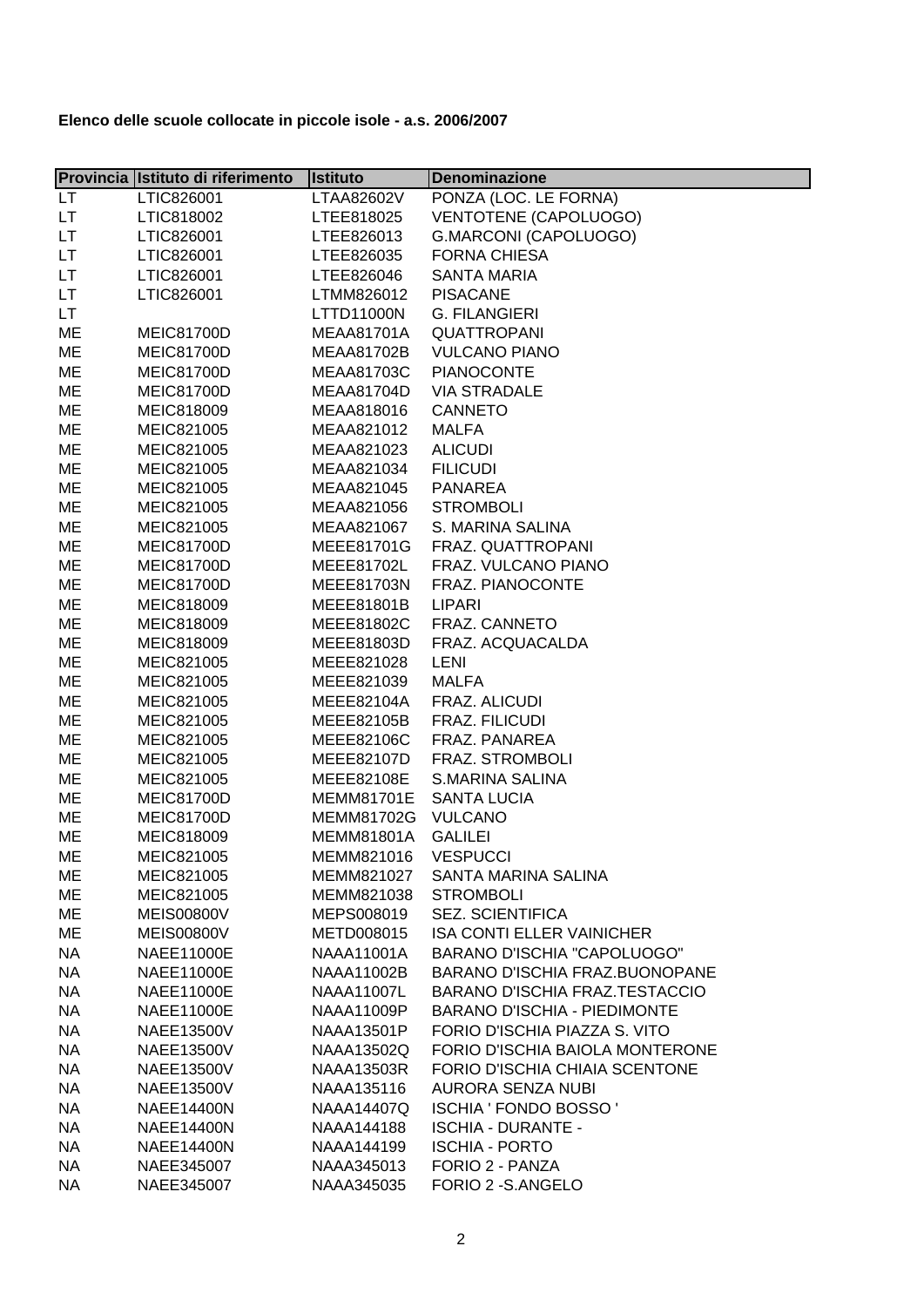|           | Provincia Istituto di riferimento | <b>Istituto</b>   | Denominazione                              |
|-----------|-----------------------------------|-------------------|--------------------------------------------|
| <b>NA</b> | NAEE345007                        | NAAA345046        | FORIO 2 - SERR. FONTANA                    |
| <b>NA</b> | <b>NAEE35100E</b>                 | NAAA35101A        | <b>ISCHIA 2 - RODARI</b>                   |
| <b>NA</b> | <b>NAEE35100E</b>                 | <b>NAAA35104D</b> | <b>ISCHIA 2 - PONTE</b>                    |
| <b>NA</b> | NAEE360009                        | NAAA360015        | <b>C.D. PROCIDA SCHIANO</b>                |
| <b>NA</b> | NAEE360009                        | NAAA360026        | <b>C.D. PROCIDA GALLETTA</b>               |
| <b>NA</b> | NAIC8AB007                        | NAAA8AB014        | <b>CAPRI VIA TIBERIO</b>                   |
| <b>NA</b> | NAIC8AB007                        | NAAA8AB025        | <b>CAPRI CAPOLUOGO</b>                     |
| <b>NA</b> | NAIC8AR00E                        | NAAA8AR01B        | CASAMICCIOLA TERME ZONA MAIO               |
| <b>NA</b> | NAIC8AR00E                        | NAAA8AR02C        | <b>CASAMICCIOLA T. - PERRONE -</b>         |
| <b>NA</b> | NAIC8AR00E                        | NAAA8AR03D        | CASAM.TERM. " SAN SEVERINO "               |
| <b>NA</b> | <b>NAIC83600Q</b>                 | <b>NAAA83601L</b> | <b>B.CROCE</b>                             |
| <b>NA</b> | <b>NAIC839007</b>                 | NAAA839014        | BARANO D'ISCHIA FRAZ.FIAIANO               |
| <b>NA</b> | <b>NAIC88000T</b>                 | <b>NAAA88001P</b> | CASAMICCIOLA LACCO A. PANNELLA             |
| <b>NA</b> | <b>NAEE11000E</b>                 | NAEE11001G        | <b>BARANO D'ISCHIA - PIEDIMONTE</b>        |
| <b>NA</b> | <b>NAEE11000E</b>                 | NAEE11002L        | BARANO D'ISCHIA - CAPOLUOGO                |
| <b>NA</b> | <b>NAEE11000E</b>                 | NAEE11003N        | BARANO D'ISCHIA - BUONOPANE                |
| <b>NA</b> | <b>NAEE11000E</b>                 | <b>NAEE11006R</b> | <b>BARANO D'ISCHIA - TESTACCIO</b>         |
| <b>NA</b> | <b>NAEE13500V</b>                 | NAEE13501X        | FORIO 1 - CAPOLUOGO                        |
| <b>NA</b> | <b>NAEE13500V</b>                 | NAEE135032        | FORIO 1 - SCENTONE                         |
| <b>NA</b> | <b>NAEE14400N</b>                 | NAEE14401P        | <b>ISCHIA 1 - MARCONI</b>                  |
| <b>NA</b> | <b>NAEE14400N</b>                 | NAEE14403R        | <b>ISCHIA 1 - FONDO BOSSO</b>              |
| <b>NA</b> | NAEE345007                        | NAEE345018        | FORIO 2 - PANZA                            |
| <b>NA</b> | NAEE345007                        | NAEE345029        | FORIO 2 - FUMERIE                          |
| <b>NA</b> | NAEE345007                        | <b>NAEE34503A</b> | FORIO 2 - SERRARA                          |
| <b>NA</b> | NAEE345007                        | <b>NAEE34504B</b> | FORIO 2 - FONTANA                          |
| <b>NA</b> | <b>NAEE35100E</b>                 | NAEE35101G        | <b>ISCHIA 2 - ONOFRIO BUONOCORE</b>        |
| <b>NA</b> | <b>NAEE35100E</b>                 | NAEE35102L        | <b>ISCHIA 2 - S. ANTUONO</b>               |
| <b>NA</b> | <b>NAEE35100E</b>                 | <b>NAEE35103N</b> | <b>ISCHIA 2 - G.RODARI</b>                 |
| <b>NA</b> | NAEE360009                        | NAEE36001A        | C.D. PROCIDA - CAPOLUOGO                   |
| <b>NA</b> | NAEE360009                        | NAEE36002B        | C.D. PROCIDA CHIAIOLELLA                   |
| <b>NA</b> | NAIC8AB007                        | NAEE8AB019        | I.C. CAPRI - IV NOVEMBRE                   |
| <b>NA</b> | NAIC8AB007                        | NAEE8AB02A        | I.C. CAPRI - TIBERIO                       |
| <b>NA</b> | NAIC8AR00E                        | NAEE8AR01L        | I.C. IBSEN CASAMICCIOLA MANZONI            |
| <b>NA</b> | NAIC8AR00E                        | NAEE8AR02N        | I.C. IBSEN CASAMICCIOLA LA RITA            |
| <b>NA</b> | NAIC8AR00E                        |                   | NAEE8AR03P I.C. IBSEN CASAMICCIOLA PERRONE |
| NA.       | <b>NAIC83600Q</b>                 | NAEE83601T        | I.C. CROCE ANACAPRI                        |
| <b>NA</b> | NAIC839007                        | NAEE839019        | I.C. BARANO D'ISCHIA - FIAIANO             |
| <b>NA</b> | <b>NAIC88000T</b>                 | NAEE88001X        | I.C. LACCO AMENO - P. PIEMONTE             |
| <b>NA</b> |                                   | <b>NAMM27900C</b> | S.CATERINA DA SIENA                        |
| <b>NA</b> | <b>NAMM27900C</b>                 | NAMM27901D        | L.D'ABUNDO (S.M.SANTA CATERINA)            |
|           |                                   | <b>NAMM31400E</b> | <b>GIOVANNI SCOTTI</b>                     |
| <b>NA</b> |                                   | NAMM643005        | <b>CAPRARO - PROCIDA</b>                   |
| <b>NA</b> |                                   | NAMM8AB018        | I.NIEVO - CAPRI                            |
| <b>NA</b> | NAIC8AB007                        |                   |                                            |
| <b>NA</b> | NAIC8AR00E                        | NAMM8AR01G        | <b>ENRICO IBSEN - CASAMICCIOLA</b>         |
| <b>NA</b> | <b>NAIC83600Q</b>                 | <b>NAMM83601R</b> | <b>GEMITO - ANACAPRI</b>                   |
| <b>NA</b> | NAIC839007                        | NAMM839018        | <b>SMS BARANO D'ISCHIA</b>                 |
| <b>NA</b> | <b>NAIC88000T</b>                 | NAMM88001V        | LOC.TA'FUNDERA-LACCO AMENO                 |
| <b>NA</b> | <b>NAIS00700X</b>                 | NAPC007017        | L.SC(SS)-P.V.MARONE-CAPRI-                 |
| <b>NA</b> |                                   | <b>NAPC22000A</b> | LC-LS SCOTTI-EINSTEIN- ISCHIA              |
| <b>NA</b> | <b>NAPC22000A</b>                 | <b>NAPC22001B</b> | LC-LS- SCOTTI-EINSTEIN- LACCO AMENO -      |
| <b>NA</b> | <b>NAIS02300T</b>                 | NAPM023019        | I.MAG.GIOV.DA PROCIDA-PROCIDA-             |
| <b>NA</b> | <b>NAIS00700X</b>                 | <b>NARC00701V</b> | IST.SUP. IPC MUNTHE ANACAPRI               |